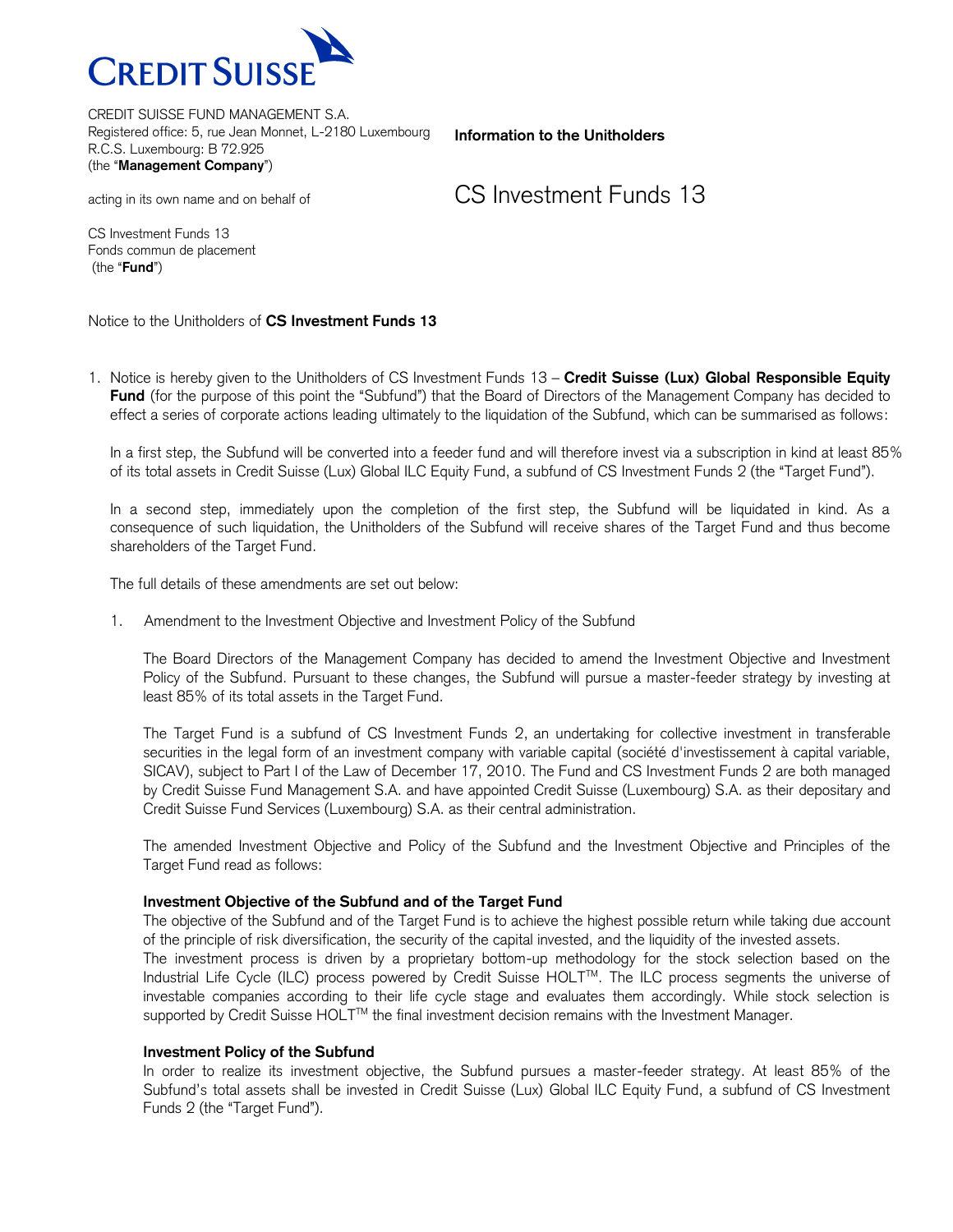

**Information to the Unitholders**

CS Investment Funds 13

CS Investment Funds 13 Fonds commun de placement (the "**Fund**")

acting in its own name and on behalf of

CS Investment Funds 2 is an undertaking for collective investment in transferable securities in the legal form of an investment company with variable capital (société d'investissement à capital variable, SICAV), subject to Part I of the Law of December 17, 2010. It has appointed Credit Suisse Fund Management S.A. as its management company. The Subfund may hold up to 15% of its total net assets in liquid assets in the form of sight and time deposits with firstclass financial institutions and money-market instruments which do not qualify as transferable securities and have a term to maturity not exceeding 12 months, in any convertible currency.

## **Investment Principles of the Target Fund**

At least two-thirds of the Target Fund's assets are invested in equities and other equity-type securities and rights (American depository receipts [ADRs] and global depository receipts) of companies worldwide. The Target Fund may also invest up to 40% in emerging countries and developing markets.

In addition, the Target Fund may in particular invest up to one-third of its total assets, on a worldwide basis and in any currency, in sight deposits or other deposits callable as per section 1) f) of Chapter 6 "Investment Restrictions", or in money market instruments as per section 1) h) Chapter 6 "Investment Restrictions" of the prospectus of CS Investment Funds 2.

For hedging purposes and in the interest of the efficient management of the portfolio, the aforementioned investments may also be effected by way of derivatives, such as futures and options on equities, equity-type securities and equity indices of companies, provided the limits set out in Chapter 6, "Investment Restrictions" of the prospectus of CS Investment Funds 2 are observed.

In addition, the Target Fund may – subject to the investment principles set out above – invest up to 30% in structured products (certificates, notes) on equities, equity-type securities, equity baskets and equity indices of companies worldwide that are sufficiently liquid and issued by first-class banks (or by issuers that offer investor protection comparable to that provided by first-class banks). These structured products must qualify as securities pursuant to Art. 41 of the Law of December 17, 2010. These structured products must be valued regularly and transparently on the basis of independent sources. Structured products must not entail any leverage effect. As well as satisfying the regulations on risk spreading, the equity baskets and equity indices must be sufficiently diversified.

Furthermore, to hedge currency risks and to gear its assets to one or more other currencies, the Target Fund may enter into forward foreign exchange and other currency derivatives in accordance with section 3 of Chapter 6, "Investment Restrictions" of the prospectus CS Investment Funds 2.

The indices on which such derivatives are based shall be chosen in accordance with Art. 9 of the Grand-Ducal Decree of February 8, 2008.

Liquid assets held by the Target Fund in the form of sight and time deposits, together with debt instruments which generate interest income within the meaning of EU directive 2003/48/EC and UCITS which themselves invest in short-term time deposits and money market instruments may not exceed 25% of the Target Fund's net assets.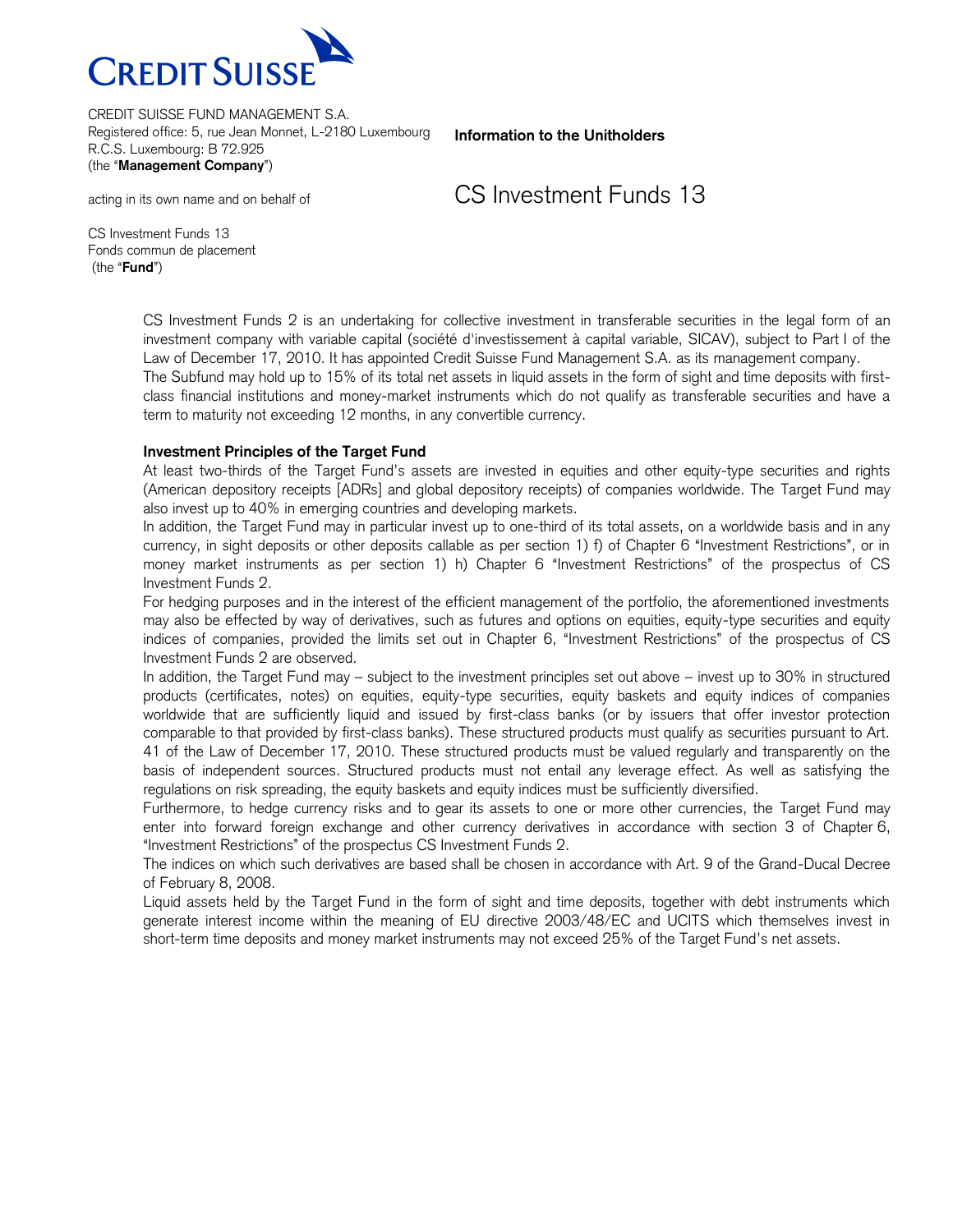

**Information to the Unitholders**

CS Investment Funds 13

CS Investment Funds 13 Fonds commun de placement (the "**Fund**")

acting in its own name and on behalf of

The Units of the Subfund will be invested in the following Share classes of the Target Fund:

| <b>SUBFUND</b>                                                               |                                                 |                                           |                                              |                         | <b>TARGET FUND</b>                                                  |                                          |                                           |                                              |                         |
|------------------------------------------------------------------------------|-------------------------------------------------|-------------------------------------------|----------------------------------------------|-------------------------|---------------------------------------------------------------------|------------------------------------------|-------------------------------------------|----------------------------------------------|-------------------------|
| CS Investment Funds 13<br>Credit Suisse (Lux) Global Responsible Equity Fund |                                                 |                                           |                                              |                         | CS Investment Funds 2<br>Credit Suisse (Lux) Global ILC Equity Fund |                                          |                                           |                                              |                         |
| <b>Unit Class</b><br>(Currency)                                              | <b>Maximum</b><br>Manage-<br>ment Fee<br>(p.a.) | Ongoing<br>charge<br>(as per<br>the KIID) | Synthetic<br>Risk and<br>Reward<br>Indicator | Perfor-<br>mance<br>Fee | Share Class<br>(Currency)                                           | Maximum<br>Manage-<br>ment Fee<br>(p.a.) | Ongoing<br>charge<br>(as per<br>the KIID) | Synthetic<br>Risk and<br>Reward<br>Indicator | Perfor-<br>mance<br>Fee |
| B (EUR)                                                                      | $.92\%$                                         | 2.16%                                     | 6                                            | n/a                     | B (USD)                                                             | 1.92%                                    | 1.96%                                     | 5                                            | n/a                     |
| EB (EUR)                                                                     | 0.90%                                           | 0.92%                                     | 6                                            | n/a                     | EB (USD)                                                            | 0.70%                                    | 0.80%                                     | 5                                            | n/a                     |
| IB (EUR)                                                                     | $0.90\%$                                        | 0.99%                                     | 6                                            | n/a                     | IB (USD)                                                            | 0.70%                                    | 0.90%                                     | 5                                            | n/a                     |
| UB (EUR)                                                                     | .50%                                            | .40%                                      | 6                                            | n/a                     | UB (USD)                                                            | 1.50%                                    | 1.15%                                     | 5                                            | n/a                     |

The Target Fund is suitable for investors who would like to participate in the economic development of the global equity market. The companies are selected regardless of their market capitalization (micro, small, mid, large caps) or affiliation to a particular geographical region or sector. This may lead to a concentration in geographical and/or sector terms. As the investments are focused on equities – which can be subject to wide fluctuations in value – investors should have a medium to long investment horizon.

Unitholders should note that the indicated management fee and ongoing charges of the Subfund reflect the situation prior to the subscription in kind. For the duration of the master-feeder structure, no management fee will be charged at the level of the Subfund in addition to the management fee charged at the level of the Target Fund. Furthermore, neither the Subfund nor the Target Fund charges a performance fee.

PricewaterhouseCoopers, Société coopérative, 2, rue Gerhard Mercator, L-2182 Luxembourg has been appointed by the Management Company as the independent auditor in charge of issuing an opinion on the subscription in kind and the number of units issued in counterpart of this subscription.

The Luxembourg supervisory commission for the financial sector, the *Commission de Surveillance du Secteur Financier* or CSSF has approved the investment of the Subfund in the Target Fund.

The amendments made to the Prospectus will enter into force as of 24 November 2016. As of this date, the Subfund will invest almost exclusively in shares of the Target Fund.

Unitholders who do not agree with these amendments may redeem their Units in the Subfund free of charge until 21 November 2016.

2. Liquidation in kind of CS Investment Funds 13 – Credit Suisse (Lux) Global Responsible Equity Fund

The liquidation process of the Subfund will start on 24 November 2016.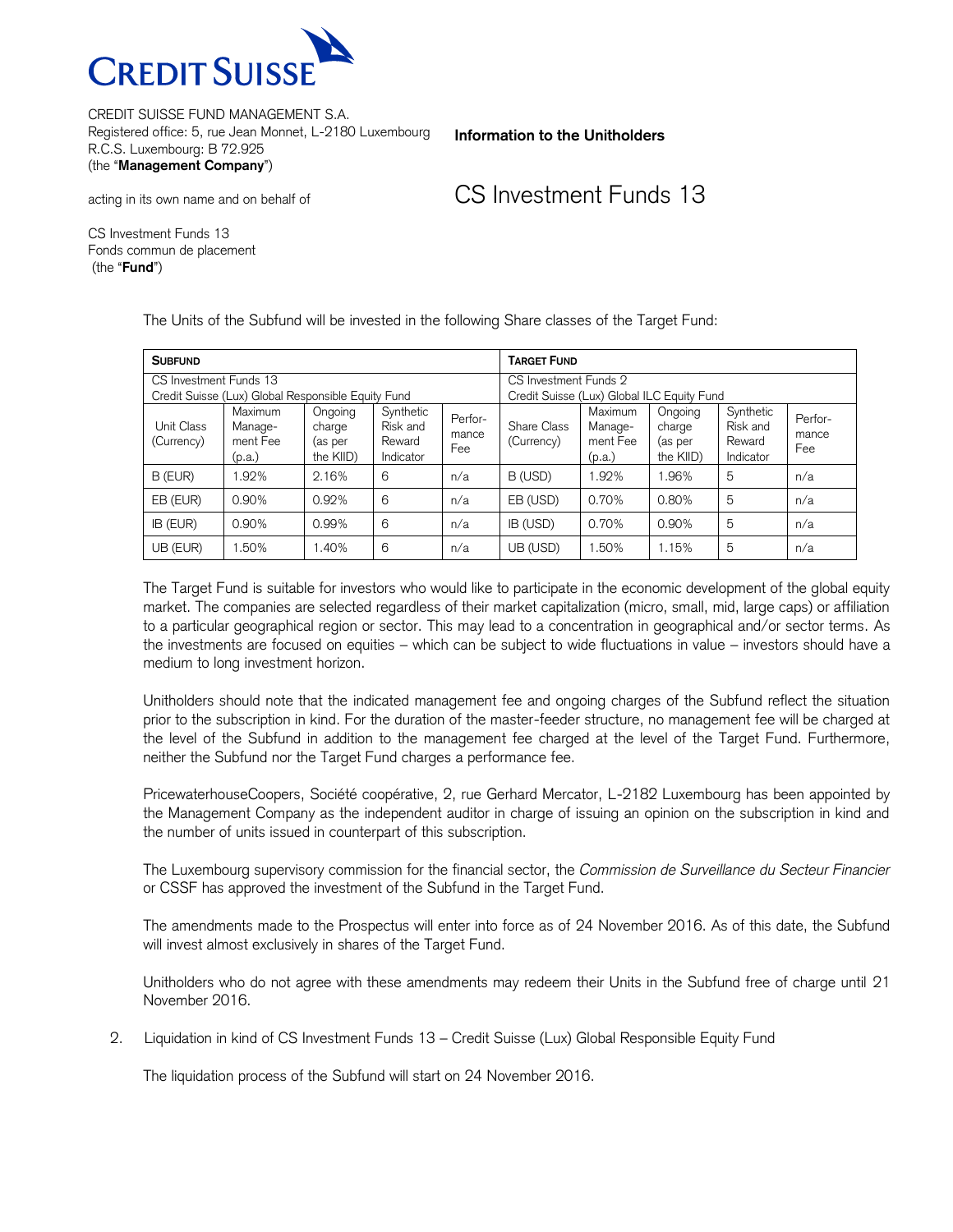

**Information to the Unitholders**

CS Investment Funds 13

CS Investment Funds 13 Fonds commun de placement (the "**Fund**")

acting in its own name and on behalf of

No further subscriptions of Units will be accepted in the Subfund after 3.00 p.m. CET on 21 November 2016. Moreover, Units may only be redeemed free of charge until the same date and time. A provision of all outstanding debits and any debits that will occur in relation to the liquidation will be made in the Subfund.

PricewaterhouseCoopers, Société coopérative, 2, rue Gerhard Mercator, L-2182 Luxembourg has been appointed by the Management Company as independent auditor in charge of issuing an opinion on the Units of the Subfund that will be cancelled as a result of the liquidation of the Subfund.

The net liquidation proceeds of the Subfund will be distributed in kind to the Unitholders on 24 November 2016.

After closure of the liquidation, the accounts and the books of the Subfund shall be filed with Credit Suisse Fund Services (Luxembourg) S.A. during a period of five years.

Any legal, advisory or administrative costs associated with the preparation and the completion of the changes under points (1) and (2) above will be borne by Credit Suisse Fund Management S.A., except the auditor fees which will be charged to the Subfund.

As a result of the changes under points (1) and (2) above, the Unitholders of the Subfund will be allocated shares in the Target Fund and become shareholders of the Target Fund as of 24 November 2016, and consequently obtain voting rights in the Target Fund.

More generally, Unitholders should be aware of the different legal form of the Target Fund and note the resulting differences in terms of governance structure and ongoing charges (as indicated in the above table). Unitholders' attention is drawn to the fact that the reference currency of the Target Fund and the denomination currency of the shares they will be allocated in the Target Fund (USD) differs from the reference currency of the Subfund and the denomination currency of the Units they held in the Subfund (EUR). More information about the features of the shares of the Target Fund can be found in the prospectus of CS Investment Funds 2, under Chapter 2 "CS Investment Funds 2 – Summary of Share Classes" and Chapter 5 "Investment in CS Investment Funds 2". Unitholders should inform themselves as to the possible tax implications of the aforementioned changes in their respective country of citizenship, residence or domicile.

In addition, Unitholders should note that the number of shares in the Target Fund they will receive further to the liquidation in kind will not necessarily correspond to the number of Units they held in the Subfund, but will depend on the number of shares in the Target Fund held by the Subfund at the time of its liquidation. Further to the liquidation, the Units in the Subfund will no longer entitle the Unitholders to any rights in the Subfund or the Fund.

Following the above mentioned liquidation in kind, the Subfund "CS Investment Funds 13 – Credit Suisse (Lux) Global Responsible Equity Fund" will cease to exist.

Unitholders should note that, once the above changes enter into effect, the new prospectus of the Fund, the latest annual and semi-annual reports as well as the management regulations may be obtained at the registered office of the Management Company in accordance with the provisions of the prospectus. The documents are also available on [www.credit-suisse.com.](http://www.credit-suisse.com/)

In addition, the prospectus of the Target Fund, the relevant Key Investor Information Document (KIIDs), the latest annual and semi-annual reports as well as the articles of incorporation may also be obtained from the Management Company in accordance with the provisions of the prospectus. The documents are also available on [www.credit-suisse.com.](http://www.credit-suisse.com/)